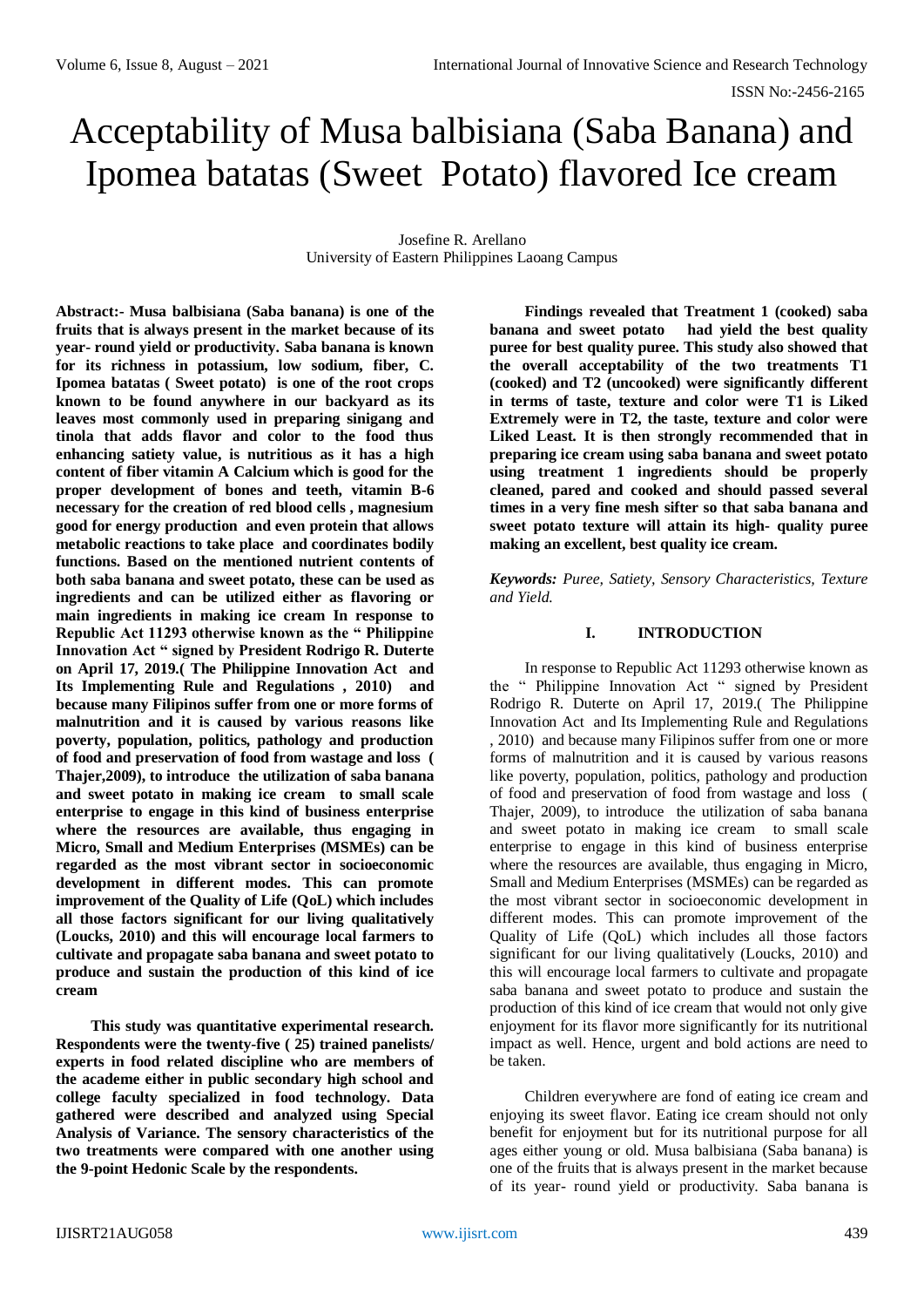ISSN No:-2456-2165

known for its richness in potassium which is good for your heart health and blood pressure, it has low sodium content that blocks the proper circulation of the blood throughout the body , fiber that keeps our digestive system clean and healthy, ease in bowel movement , and flushing cholesterol and harmful carcinogens out of the body and vitamin C that repair tissue and the enzymatic production of certain neurotransmitter while Ipomea batatas ( Sweet potato) is one of the root crops known to be found anywhere in our backyard as its leaves most commonly used in preparing sinigang and tinola that adds flavor and color to the food thus enhancing satiety value, is nutritious as it has a high content of fiber vitamin A which is good for eye sight, Calcium which is good for the proper development of bones and teeth, vitamin B-6 necessary for the creation of red blood cells , magnesium good for energy production and even protein that allows metabolic reactions to take place and coordinates bodily functions. Scholars proved that the leaves of sweet potato provide huge portions of protein, having great amino acid score. All parts of sweet potato are abundant in dietary fibre, the leaves in particular are soluble dietary fibre and stems are insoluble dietary fibre, respectively. The mineral content like iron and vitamins such as carotene, vitamin B2, vitamin C and vitamin E are rich in leaves in contrast with other vegetables. Furthermore, leaves has reasonably more polyphenol content (Hiroshi et al. 2000).

Based on the mentioned nutrient contents of both saba banana and sweet potato, these ingredients can be utilized either as flavoring or main ingredients in making ice cream such that not only young once could enjoy eating ice cream but also the old one contributing to their health and wellness as well. This study will also introduce the utilization of saba banana and sweet potato in making ice cream to small scale enterprise to engage in this kind of business where the resources are available and this will encourage local farmer to cultivate and propagate saba banana and sweet potato to produce and sustain the production of this kind of ice cream, thus will augment their income and can improve their quality of life.

#### **II. OBJECTIVES**

Generally, the study determined the level of acceptability of Saba banana and Sweet potato puree in two treatments in making ice cream in terms of their quality attributes. Specifically, it described the level of acceptability of saba banana and sweet potato flavored ice cream yielded from the two processing methods of preparing puree .

## **III. METHODOLOGY**

This study was quantitative experimental research. Respondents were the twenty-five ( 25) trained panelists/ experts in food related discipline who are members of the academe either in public secondary high school and college faculty specialized in food technology. Data gathered were described and analyzed using Special Analysis of Variance. The sensory characteristics of the two treatments were

compared with one another using the 9-point Hedonic Scale by the respondents.

#### Materials and steps:

Processing of Saba Banana and Camote Puree

- a. Raw materials: ripe banana fruit, camote, evaporated milk
- b. Tools and equipment: plastic hand gloves, knife, chopping board, trays, mixing bowls, 50 and 70 mesh strainer, electric blender
- c. Procedure

Approximately 1 kilograms of saba banana and 1 kilograms camote were washed peeled, banana seeds were removed cut into halves. Chopped into smaller pieces and blended with evaporated milk to produce puree. Two processes were conducted to produce a good quality puree. First processing method (Treatment 1) was cooking the puree using a double sauce pan under medium heat fire for 1 minute at 60 degree Celsius. The second process (treatment 2) is uncooked method, the puree has not been subjected to any heat treatment procedure. To avoid clumps, using a fine mesh will do.

Preparation of the Saba Banana and Camote Ice cream

- a. Raw materials: Processed Saba Banana and camote puree (T1 and T2), All purpose cream, milk boy powder and condensed milk.
- b. Tools and Equipment: Mixing bowls, rubber scraper, electric mixer, 80 mesh sifter, ladle, ice cream cups and freezer
- c. Procedure:

Nestle cream a certain brand of all purpose cream was chilled overnight and blended with condensed milk to make the cream mixture. Saba banana and camote puree in two treatments were then mixed with the cream mixture and subjected to high speed mixing with the use of electric mixer.

The processed cream, saba banana puree and camote puree were passes through a fine mesh sifter to eliminate extra clumps and subjected to overnight freezing.

Saba banana and camote ice cream made from the two processing methods in preparing ice cream made to determine the acceptability the product in terms of their quality attributes. According to Lepore, Sensory evaluation is the process of using our senses (taste, smell, touch sight) and applying them to determine the acceptability of foods. To ensure that it will be assess on the basis of its looks, smells and taste.

In order to measure the acceptability of the saba banana and camote ice cream, evaluators used the 9- point Hedonic scale. They rated the two samples from 1-9 where 1 corresponds the "dislike extremely" which means the least accepted and 9 corresponds to "liked extremely "which means the most accepted product. To compare the significant differences between the two banana and camote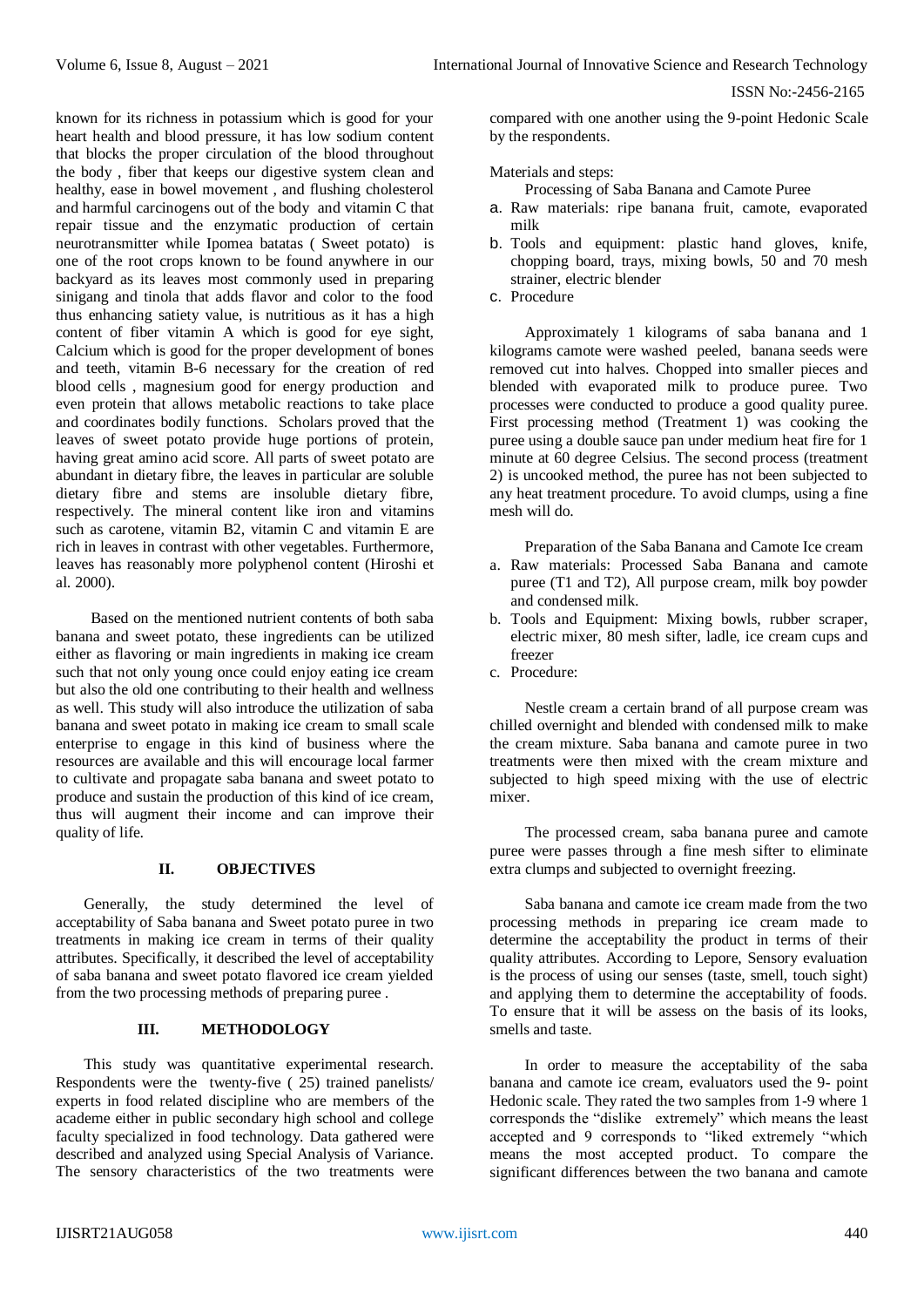ISSN No:-2456-2165

ice cream in terms of their sensory characteristics, t-test was used.



Fig. 1 Saba Banana and Camote Ice Cream Processing Framework

#### **IV. RESULTS AND DISCUSSIONS**

Table 1. Mean acceptability of the quality of banana and camote ice cream yielded from the two processing methods. **Banana/Camote Ice Cream**

| рапана/Санюю те Стеанг       |                                   |                           |                                     |                            |  |  |  |
|------------------------------|-----------------------------------|---------------------------|-------------------------------------|----------------------------|--|--|--|
| Quality<br><b>Attributes</b> | <b>T1-Cooked</b><br>banana/camote |                           | <b>T2-Uncooked</b><br>banana/camote |                            |  |  |  |
|                              | Mean                              | <b>Description</b>        | <b>Mean</b>                         | <b>Description</b>         |  |  |  |
| Taste                        | 8.9                               | Liked<br>extremely        | 7.03                                | Liked<br>moderately        |  |  |  |
| Texture                      | 8.75                              | Liked<br>extremely        | 6.97                                | Liked<br>moderately        |  |  |  |
| Color                        | 8.34                              | Liked much                | 6.88                                | Liked<br>Moderately        |  |  |  |
| Over all<br>Mean             | 8.68                              | <b>Liked</b><br>extremely | 6.93                                | <b>Liked</b><br>moderately |  |  |  |

Table 1 shows the computed mean scores for taste, texture and color in the two processing methods in preparing saba banana and camote ice cream

It can be noted that the mean score of treatment 1 with regard to taste and texture 8.6 and 8.6, respectively described as liked extremely, while the color was rated liked very much as reflected by its mean score of 8.3

The overall mean score of 8.6 in terms of taste, texture, and color implies that the cooked saba banana and camote puree as ingredient in making ice cream was liked extremely by the panelists. According to studies, cooking

IJISRT21AUG058 [www.ijisrt.com](http://www.ijisrt.com/) 441

makes some foods safer. The cooking process kills some bacteria, and harmful compounds in food. (Brazier, 2020).

This support the studies conducted by Charles Sims and Robert Bates in 1994 as cited by De Castro entitled Challenges to tropical fruit juices: Banana or puree effectively inhibited browning of color and the blanched puree (30 seconds at  $-90^{\circ}$  C with rapid cooling) can be frozen in bulk, with better retention of volatiles. While the mean score of treatment2 with regard to taste, texture and color were rated 7.03, 6.97, 6.88, respectively described as liked moderately by the panelists. The overall mean score of 6.93 in terms of taste texture and color implies that the uncooked saba banana and camote puree e as ingredients in making ice cream was liked moderately by the panelists as confirmed by Philippine medicinal Plants (1999) "the effect of aqueous extract of sweet potato on food intake in male Wistar rats, showed reduction by reducing appetite." Scholars proved that some foods are not safe to eat uncooked. The cooking process breaks down toxic chemicals in some food, others carry a risk of food poisoning. (Warwick, 2020). People can also get food poisoning from raw fruits and vegetables. (Brazier, 2020)

| Table 2 Test of difference of treatment 1 treatment 2 |  |
|-------------------------------------------------------|--|
|-------------------------------------------------------|--|

| <b>Variables</b> |        | sig. (2 tailed) | <b>Interpretation</b> |
|------------------|--------|-----------------|-----------------------|
| Taste            | 23.163 | 000             | significant           |
| <b>Texture</b>   | 20.528 | .000            | significant           |
| Color            | 16.387 | 000             | significant           |

Table 2 reflected the difference of making banana and camote ice cream using two treatments: t1 cooked t2 uncooked. As shown by the result, it can be interpreted that treatment1 has significant difference between t2 in making banana and camote ice cream in terms of taste, texture, and color reaching t-test such as 23. 163, 20.528, 16.387 with sig. of .000 respectively. The foregoing result implies that the overall acceptability of the two treatments were significantly difference as shown in table 2. The taste, texture and color in treatment n1 is liked extremely. In treatment2 the taste, texture and color are liked least.

# **V. CONCLUSION**

Based on the findings in preparing banana and camote ice cream, it should be noted that preparing banana and camote ice cream using treatment 1 which involved cooking of the ingredients to yield a quality puree is the best and the most acceptable method than making ice cream out of banana and camote puree which is uncooked.

#### **RECOMMENDATIONS**

Based on the findings and conclusions the researchers propose the following;

It is then strongly recommended that in preparing ice cream using saba banana and sweet potato using treatment 1 ingredients should be properly cleaned, pared and cooked and should passed several times in a very fine mesh sifter so